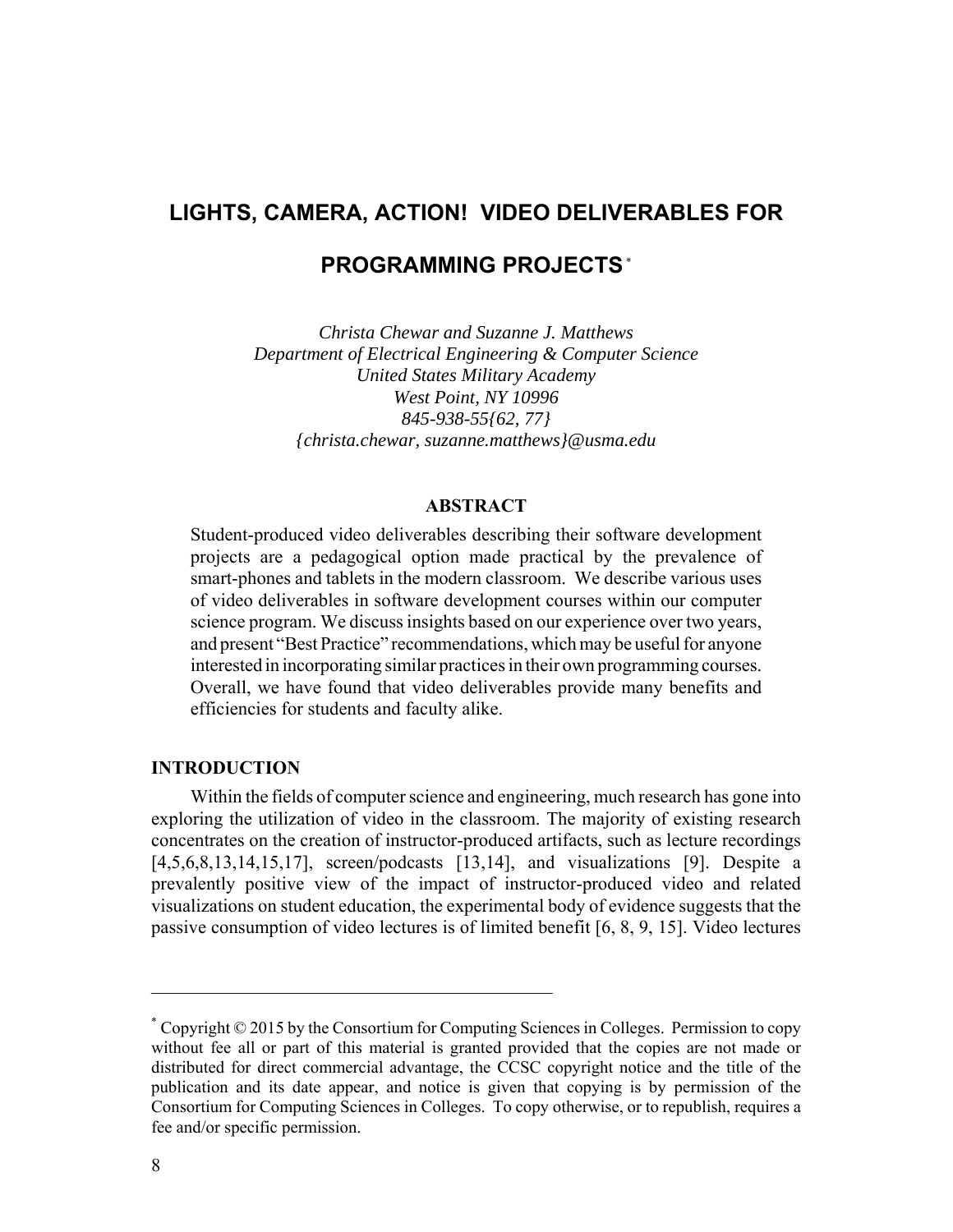are useful to students who miss or are unable to attend lessons in person [15]. However, there seems to be a growing consensus of the importance of student engagement in the process of *creating* artifacts [9, 12]. When students create artifacts, they gain deeper insight into the processes being explored and develop a greater sense of responsibility for their learning [9, 12].

For the past two years, we have enthusiastically embraced a practice of requiring video deliverables for many programming projects within our Computer Science program. We define a *video deliverable* as a student-produced video artifact that is required for some graded event. Where students would previously submit only their code (and perhaps a short report) as the graded deliverables for programming projects, we have typically revised requirements to focus students on producing a short video demonstrating the program in use. Source code is still turned-in, with the expectation that it produces the same results seen in the video-but, the emphasis is on the video.

Our pilot efforts in requiring video deliverables were born from frustration with grading student programming projects, especially those which involve significant environment configuration to achieve a functional system. Applications that make use of device or API features such as sensors or location services require additional context to fully assess. Security concerns bring additional challenges with safely building student code. Even after time is taken to rebuild a student's project and situate it in an appropriate usage context, non-intuitive user interface design can mask otherwise solid development work that is difficult to grade exclusively through code review.

While live demos present another option for grading programming projects, we often feel overly constrained with the classtime available to accomplish all assessment. In high enrollment courses, live demos are often impractical, robbing students of the valuable experience to organize and communicate their projects to their classmates. Live demos are also notoriously catastrophic, especially for introductory level students who cannot resist the temptation to make a final improvement that results in an insurmountable compiler error. Lastly, students are generally terrible at predicting how long a presentation will take, and have poor time management when presenting. This can eat into valuable presentation time of other students. We also notice that students often felt that those who presented in a later time-slot had a greater advantage, having observed the presentations given previously by their peers.

We were also inspired by the success stories from courses in other disciplines that require students to produce video artifacts. In engineering [1] and business [2], educators found that requiring students to create podcasts encouraged students to develop desirable technological skills, and required greater levels of communication and team-work than oral presentations [2]. In a nursing program [11], students were asked to video their oral presentations about different techniques in medical diagnosis, and then perform peer assessment of their colleagues' videos. Students rated the exercise as being highly valuable, with the highest rated aspects being teamwork and collaborative assessment [11]. Studies of the use of student-created videos in obesity stigmatization [16], or chemistry labs [10] where students either reflect on describe a central process, found that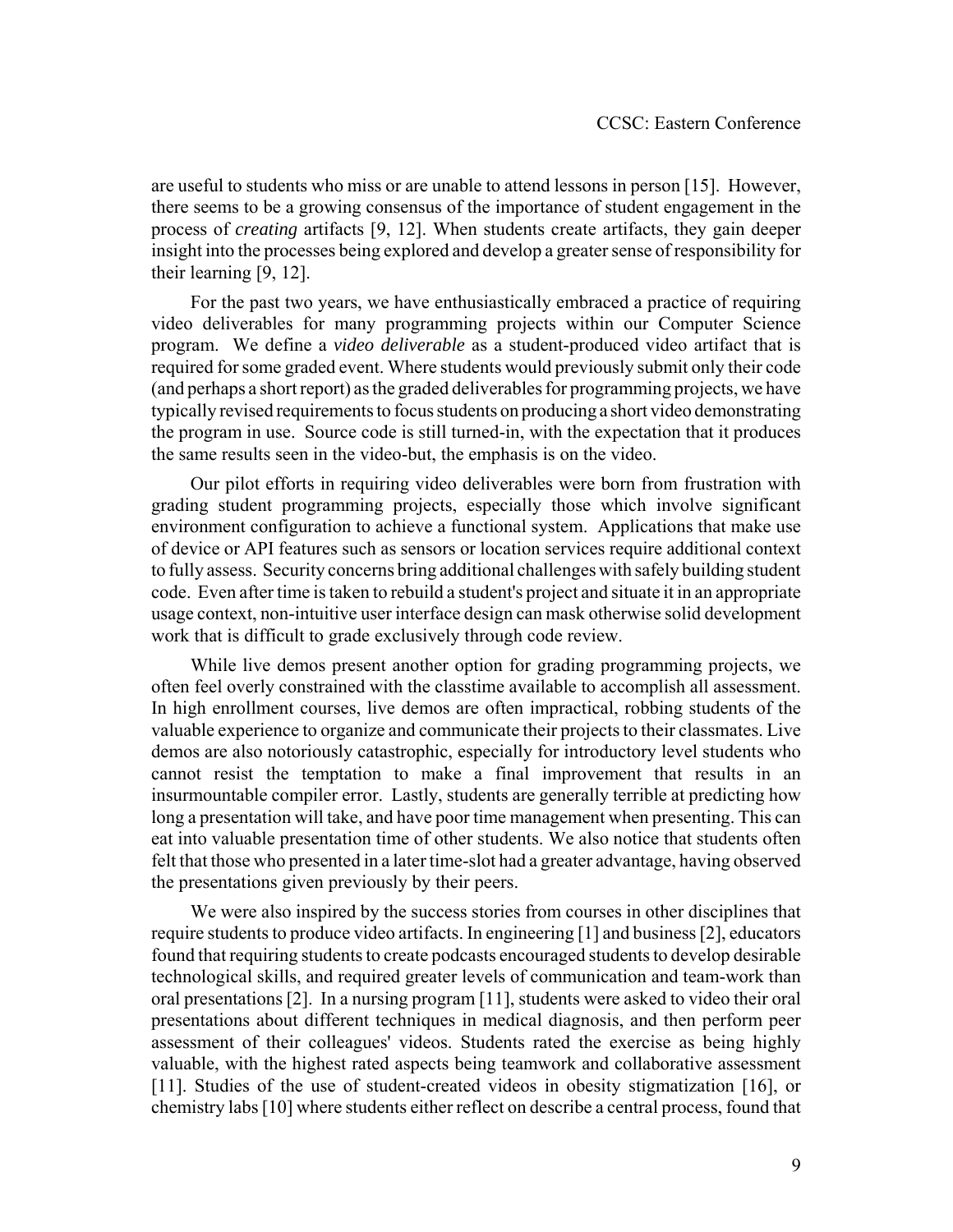JCSC 31, 3 (January 2016)

students displayed a deeper level of learning while developing valuable auxiliary communication skills.

In this paper, we discuss our efforts in incorporating video deliverables into various software development courses in our computer science program. We discuss insights based on our experiences, and present "Best Practice" recommendations, which may be useful for anyone interested in incorporating video deliverables in their own programming courses. Our experience suggests video deliverables provide many benefits for both students and faculty. In the future, we plan to further explore how to better integrate video deliverables in all aspects of our computing curriculum.

#### **METHODS FOR INTEGRATING VIDEO**

We integrate video deliverables into four computer science courses that emphasize software development. These four courses are taken by undergraduate computer science students at all levels: freshmen and sophomores in their introductory computing course; mid-level students learning advanced programming concepts in a required course and in an elective; and seniors building a complex software system as part of their capstone requirements. In addition, the introductory course and capstone course are taken by other majors in the department, including electrical engineering and information technology majors, who were also required to turn in video deliverables.

Requiring video deliverables of our students was a relatively easy task. All students at our university are required to purchase a laptop and a tablet computer, both which come with video recording hardware. We point students toward free software, such as ScreenCast-O-Matic (http://screencast-o-matic.com) and the Windows MovieMaker video editing tool. While most students chose to produce screencasts (where the video focused on a screen, rather than an individual), many students found creative ways to incorporate skits or themselves into the presentations. Our video deliverable integration efforts in each of our four courses are summarized below:

CS1 - Introduction to Computer Science: This first course in the major introduces students to concepts such as modular design, problem solving strategies and basic data structures. In the final weeks of the course, students are required to implement an open-ended project with instructor approval. In previous semesters, we were plagued by delays mainly caused by students who laptops (or programs) "inexplicably" stopped working at their allotted presentation time. Video deliverables ensured that there was a working demo the day of presentation, allowed us to increase the number of presentations that can occur in a given day, and greatly reduced the amount of stress in the process. We post the videos on our class YouTube channel, where students can "like" or comment on them.

Object Oriented Concepts: A major course objective in this third programming course is a semester-long project that follows a test-driven development paradigm. Students create a simulation of a four player turn-based game of their choice. The autonomous players can be dynamically assigned various strategies, but move decisions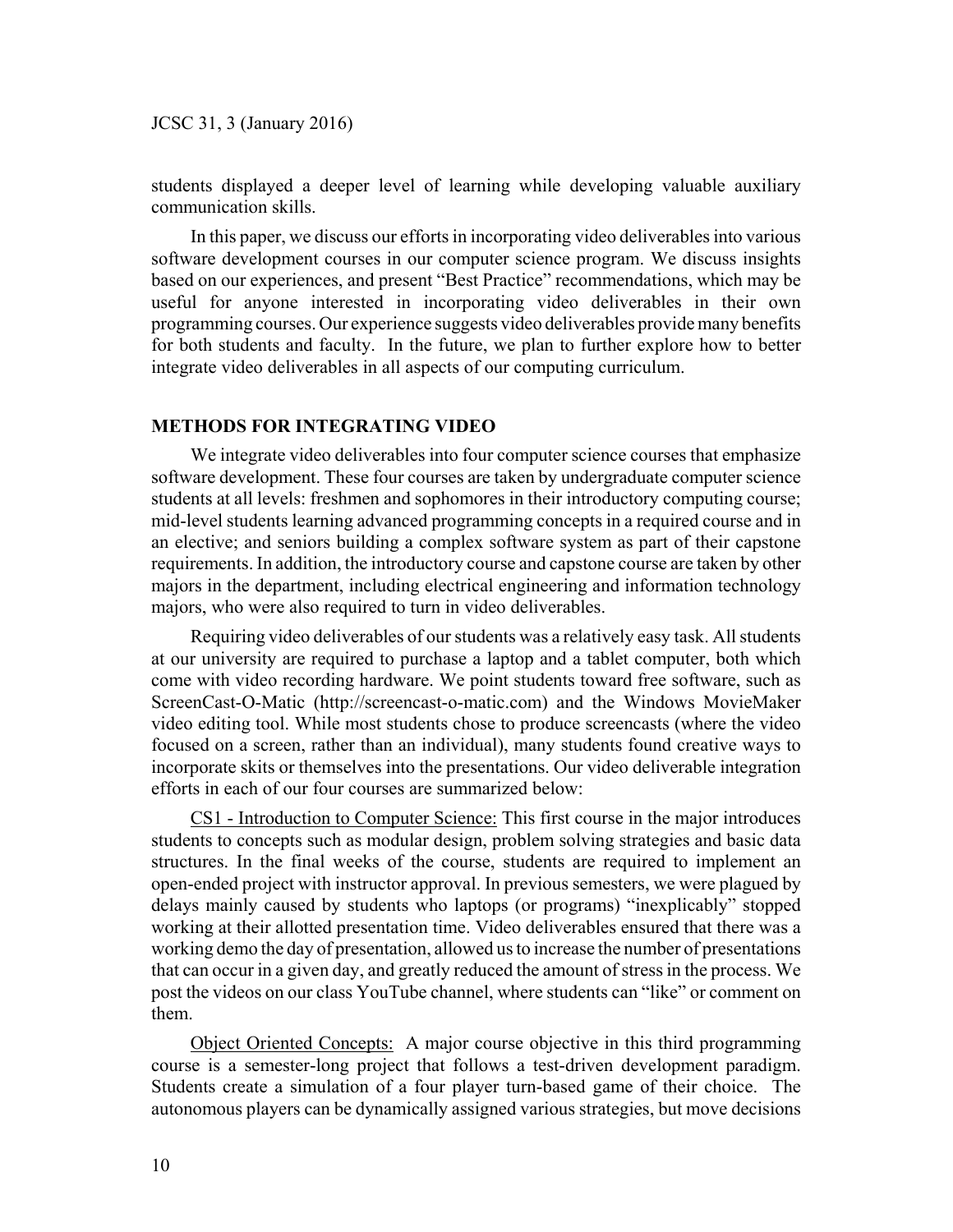are always predictable and therefore testable. Once the graphical elements of the game take form, students use a series of video demos to show basic game play and testing of strategies, displaying the content and execution of unit tests, and interleaving integration tests. The videos clearly demonstrate a student's competency with predicting execution results of every user command, comparing actual program results, and identifying deficiencies.

Android Programming: This elective available to CS majors involves a substantial development project, where students create or extend an Android app that allows a user to interact with web services and a database backend. The major project deliverable is a video walk-through of the system, intended for another student that is new to Android and web development. The walk-though demonstrates all parts of the fully functional system in use, and then explains the most interesting parts of the code developed by the student. Within several minutes, the viewer sees approximately 1,000 lines of code, spread across multiple files. The narration explains the responsibilities of major modules during the application lifecycle, clearly showing the student's level of understanding.

Senior Design Course: All of our computing majors spend two semesters developing a capstone project in interdisciplinary teams, responding to the needs of real stakeholders. We follow an Agile Scrum approach using three week "Sprints," which requires students to produce a minimal product immediately, and continuously add features as requirements evolve. At the end of each Sprint, students submit a 10-15 minute video that demonstrates all current progress, reflects on stakeholder reaction, and proposes the work for the upcoming Sprint. Sprint reviews generally provide an excellent synchronization point for all team members, instructors, and advisors-having these in a video format allow comparison between teams, richer product demos, and asynchronous/repeated viewing. The smartest students record quick video segments every work session of results achieved, which they also use for internal daily "standup" updates. By the end of the year, each project accumulated approximately two hours of high quality video, fully documenting project rationale and results. This should be a valuable resource to next year's teams continuing the projects.

## **RESULTS**

We discovered numerous benefits in using video deliverables for software development projects. Video deliverables improve student organization and communication skills, streamline course administration, and facilitate the generation of artifacts for program-level assessment and reflection. Benefits from each perspective are discussed in turn. We also present some of the most common challenges we have encountered in requiring video deliverables for class project work, with the mitigations we have used. At this point, all observations are informal and anecdotal, but grounded in our experience.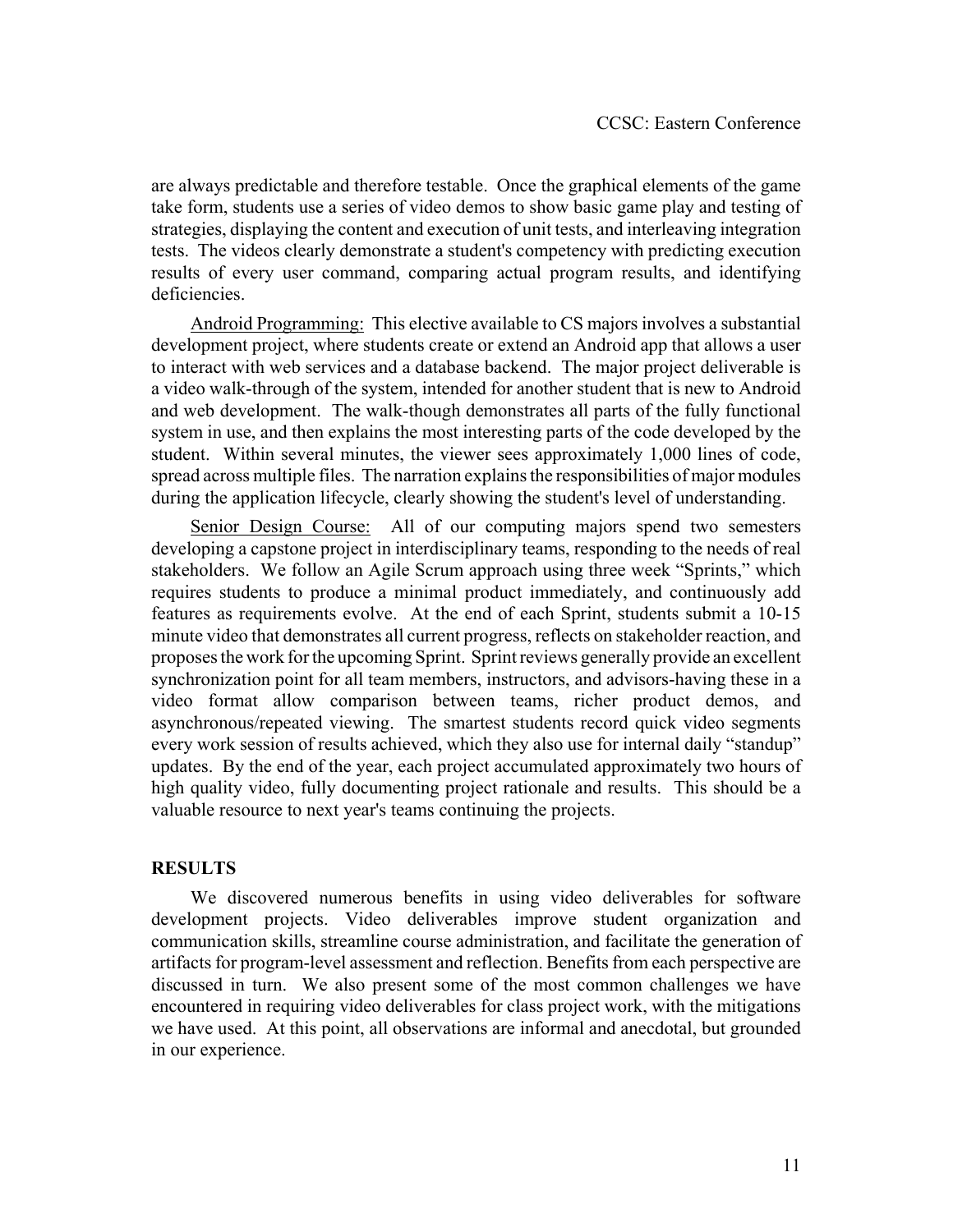JCSC 31, 3 (January 2016)

### **Student Benefits**

Video deliverables improve student communication and time management skills. Student outcomes for computing sciences typically include effective communication with diverse audiences, and effective time management. Video deliverables force students to better organize and prepare their thoughts. For a video product, our students often require about an hour after coding is complete to write a script, prepare visual aids, practice narration, edit, and upload the final video. As a result, students procrastinate less and avoid last-minute efforts that often lead to unfortunate code errors. We also find that requiring students to take the extra time to create video artifacts helps them recognize the "big picture" aspects of their projects, rather than merely producing working code.

Video deliverables enable student peer evaluation and self reflection. Video artifacts enable us to provide examples to students of "good" and "bad" demonstrations. Unlike oral presentations, video artifacts can be replayed. This enables students to have a frame of reference as they work to improve their own communication skills. A collection of such artifacts also enables the creation of video-based electronic portfolios that students can use to highlight their undergraduate programming accomplishments.

Video artifacts enhance continuity with future teams of students working on multi-year projects. When students working on a current iteration of a project watch video produced by previous students, they have the opportunity to more deeply understand the motivations behind a design decision, or hear how a program works in the voices of the developers themselves. This is very valuable, as it's often impractical for current students to contact alumni students who worked on a project and ask about the reasoning behind certain design decisions. This is also preferable to the written manuals that we ask students to produce before they wrap up a project, which tend to contain insufficient detail.

#### **Benefits to Course Adminstration**

Video deliverables streamline course administration. Live demos are often infeasible in courses with large number of students or overly complex setup requirements. For example, grading student projects that integrate a web service, database, and an Android application requires a suitable platform to build the project, specific emulator settings or a compatible device to test the app, and authentication using with multiple user roles to appreciate the features.

Video deliverables for these types of projects help us avoid issues associated with environment set up and project building for grading or program assessment, especially when there could be security concerns with students' files or version incompatibilities. Setup and tear-down times required for live demonstration are eliminated, increasing the number of student demos that can be shown in class. If all the videos cannot be shown during class hours, we randomly share a collection of the video artifacts. The instructor and students can watch the remainder of video artifacts outside of class. Since all videos are turned in at the same time, it also removes worries that students presenting later gain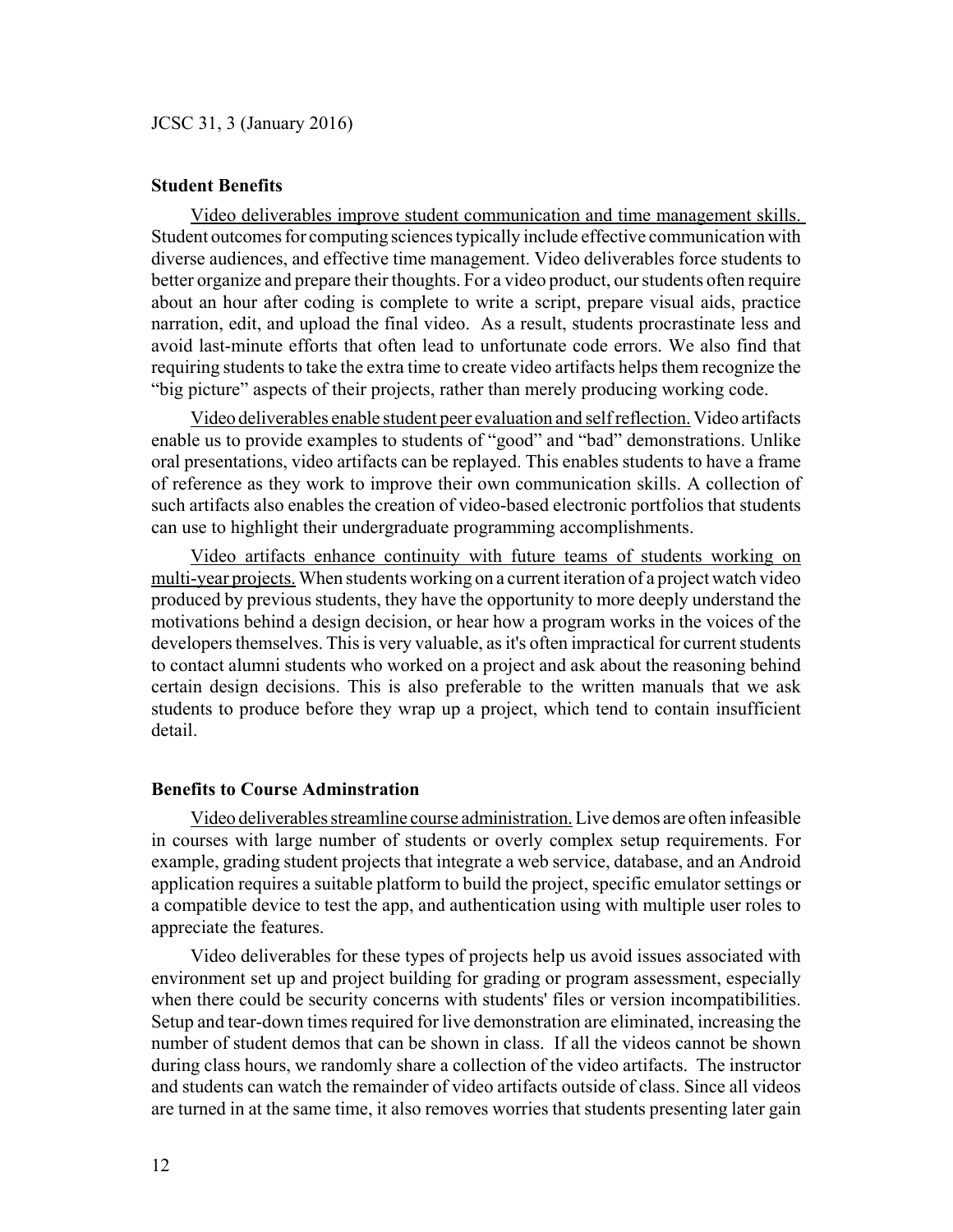unfair advantages by seeing peers present work first.

Video deliverables facilitate more detailed instructor feedback. We also found that video deliverables permit us to give more accurate and robust feedback ("your statement at 1:43 is incorrect"). Replaying videos and observing student behavior during the video also helps increase an instructor's confidence when assessing an individual student's level of knowledge and engagement with the project.

## **Program-Level Benefits**

Video deliverables create valuable assessment artifacts for Computer Science programs. Accreditation processes often require computer science programs to produce artifacts that provide evidence of enabling the stated student outcomes. Without providing reviewers with a means to quickly appreciate scope and quality of student products, it's difficult to use student software development efforts for assessment purposes. Video deliverables can be used for assessment of embedded indicators and act as samples of student work. This process becomes easier as assessment materials are organized and distributed digitally. Our department used these artifacts in our last ABET evaluation cycle.

Video deliverables are useful for benchmarking student success across semesters. Changes in development environments and software libraries can make student code difficult to rebuild after several years, making it challenging to directly compare software products that result from project work. However, video demos can avoid this altogether, allowing easy benchmarking of metrics such as "here's what students can typically create after one semester learning how to program" or "here's how students performed software testing." Video artifacts can also be used during recruiting events to inspire future generations of students. Some students in the most recent semesters of CS1 report that they enrolled in the course after being inspired by some of the project videos made by students in previous semesters.

## **Challenges & Mitigations**

Being required to produce video deliverables has caused some angst and apprehension among students, especially since many students had never prepared a video as a graded class requirement. Over a few semesters, we collected a list of the most common negative reactions from students. This is summarized in Table 1, along with the suggestions we offer in response to mitigate the student's concern. There are certainly some other challenges for instructors related to video deliverables that we have overcome, but presentation of these is left for the "best practices" collection.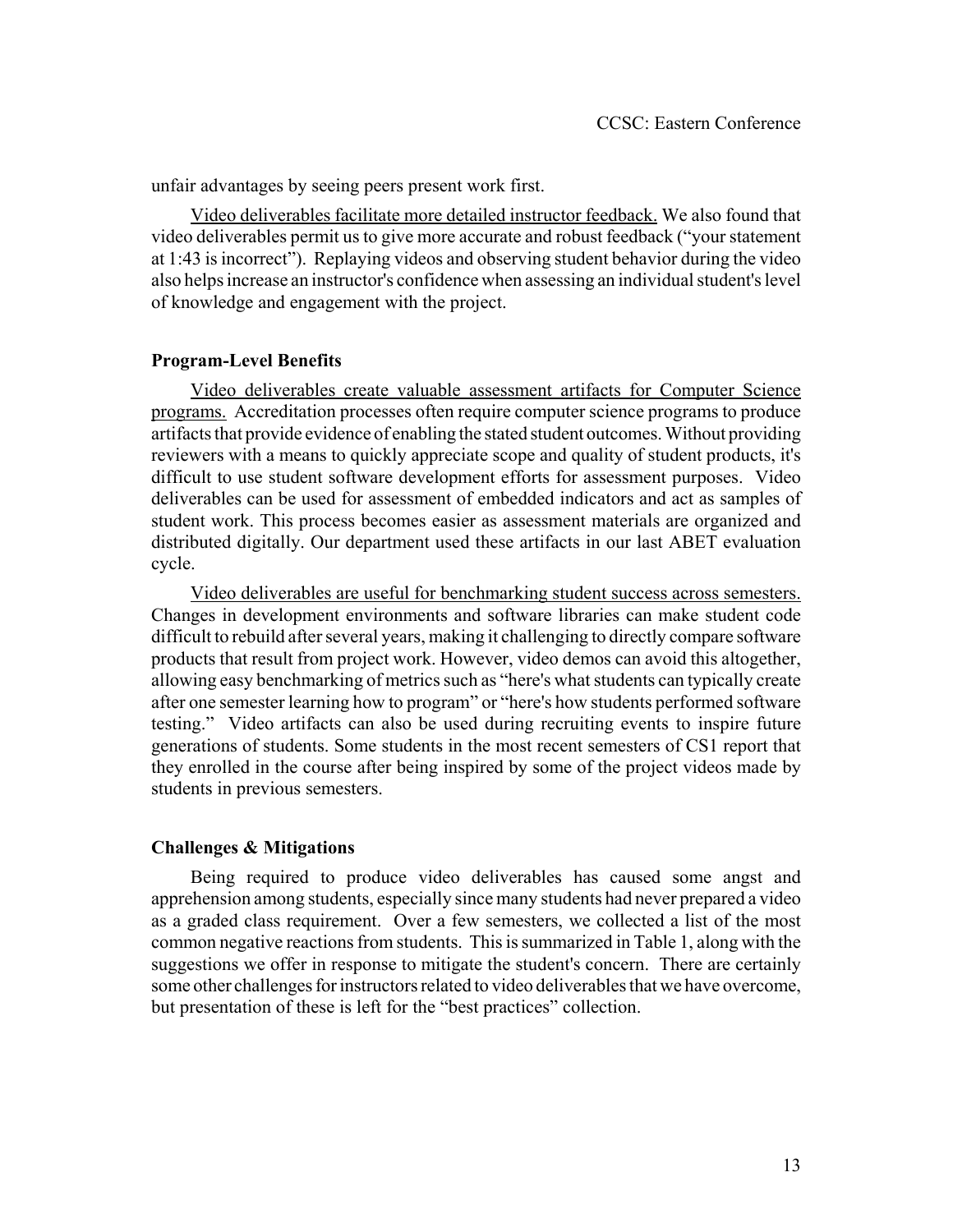JCSC 31, 3 (January 2016)

| <b>Challenge</b>                                         | <b>Mitigations</b>                                                                                                                                  |
|----------------------------------------------------------|-----------------------------------------------------------------------------------------------------------------------------------------------------|
| students don't like to see/hear<br>themselves            | captions can often be just as<br>effective as narration                                                                                             |
|                                                          | students can be allowed to write<br>the script for narration, which is<br>read by a friend for the video                                            |
|                                                          | encourage students to keep the<br>camera on the product, not<br>themselves                                                                          |
| students may dislike the process of<br>making a video    | having multiple courses within an<br>$\bullet$<br>academic program use video<br>deliverables increases the "value"<br>of learning basic videography |
|                                                          | include a "Getting Started" guide<br>$\bullet$<br>resource on class websites, linking<br>to free screen recorders/editing<br>software               |
| students may be confused what a good<br>video looks like | have a few examples of effective<br>٠<br>and ineffective videos, with a few<br>notes highlighting positive and<br>negative aspects                  |
|                                                          | use some classtime to allow<br>$\bullet$<br>students to watch and react to each<br>other's videos                                                   |

## **Table 1. Student-centered challenges with using video deliverables, with suggestions for mitigating.**

## **CONCLUSIONS & FUTURE WORK**

As popularity of devices such as smart-phones, laptops and tablets soar, it becomes very likely that all students have a readily accessible high-quality video recording device. The ubiquity of this hardware along with freely available video software makes it easier than ever before for students to create video artifacts.

Spurred by the limitations of oral presentations and the success stories of student-created video artifacts in other fields, we injected video deliverables in various computer science courses at our university. While integrating video was not without its challenges, the many benefits we observed easily compensate. Our students grew leaps and bounds as communicators and had a better ability to appreciate the "big picture" view of the projects when asked for video deliverables. These artifacts also gave students an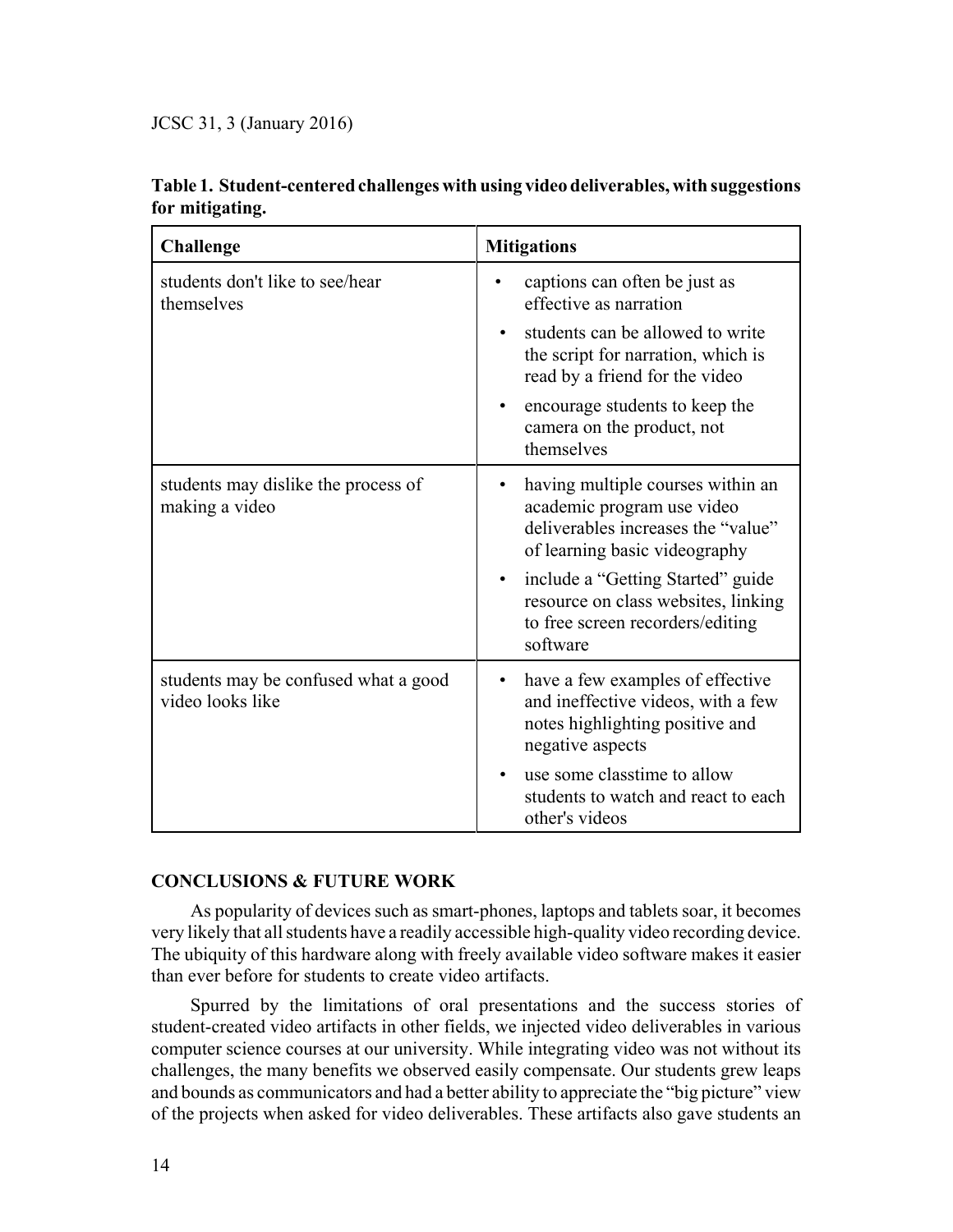opportunity to watch themselves and their peers academically mature over the course of several semesters. As faculty, we found video deliverables were also valuable for assessment and recruiting purposes.

Based on our two years of experience with integrating student video requirements into programming courses, we have collected the following list of "best practices."

- **Introduce tools.** Spend just a few minutes of class time introducing a few tool options, such as a free screen recorder utility and perhaps an editing tool. A completely inexperienced student can become confident with screen recording in a few minutes of practice.
- **Discuss content expectations.** Provide guidance on exactly what students should show in the videos. Certainly, seeing the working program or system is important, but should they show and/or explain the code? What about testing? Should the video be a recording of the product, or of the presenting the product? Should they be drawing on a blackboard or a piece of paper, or talking with refined visuals? Showing examples of "good" and "bad" videos is very useful here.
- **Coach effective recording techniques.** Give clear guidance to counteract common challenges students face in recording. While recording a program displayed on an external screen is possible with a phone/tablet, this technique requires special attention to ensure adequate focus on text (zooming both really helps). If text cannot be read on the phone/tablet's screen during the recording, it is unlikely to be readable in the video. Angling the recording device differently than the external screen should also be avoided.
- **Discourage inappropriate showmanship early.** Train students to keep the camera mostly focused on products, not "talking heads" or unrelated images. Gimmicky transition effects can consume a lot of a student's time without adding any content value.
- **Specify video format and maximum resolution.** This is especially useful if videos will be presented in class on a single computer. We commonly request the MP4 video format and 720p maximum resolution. While YouTube reduces resolution of uploaded videos, larger videos take longer to upload.
- **Keep it short.** Five minutes is plenty of time for simple demonstrations, but even two minutes can be quite effective. Ten minutes works well for a full code walkthrough and functionality demo of a moderately complex system. Up to fifteen minutes of video is generally useful for a team's Sprint review (representing approximately three weeks of work).
- **Submit files, not links.** Have files on-hand to ensure later accessibility. If students are simply allowed to upload videos to their own YouTube channel, they may later delete them. This eliminates the ability for these artifacts to be used in future assessment or reflection efforts.
- **Require "credits" at the end of a video.** Students should acknowledge assistance,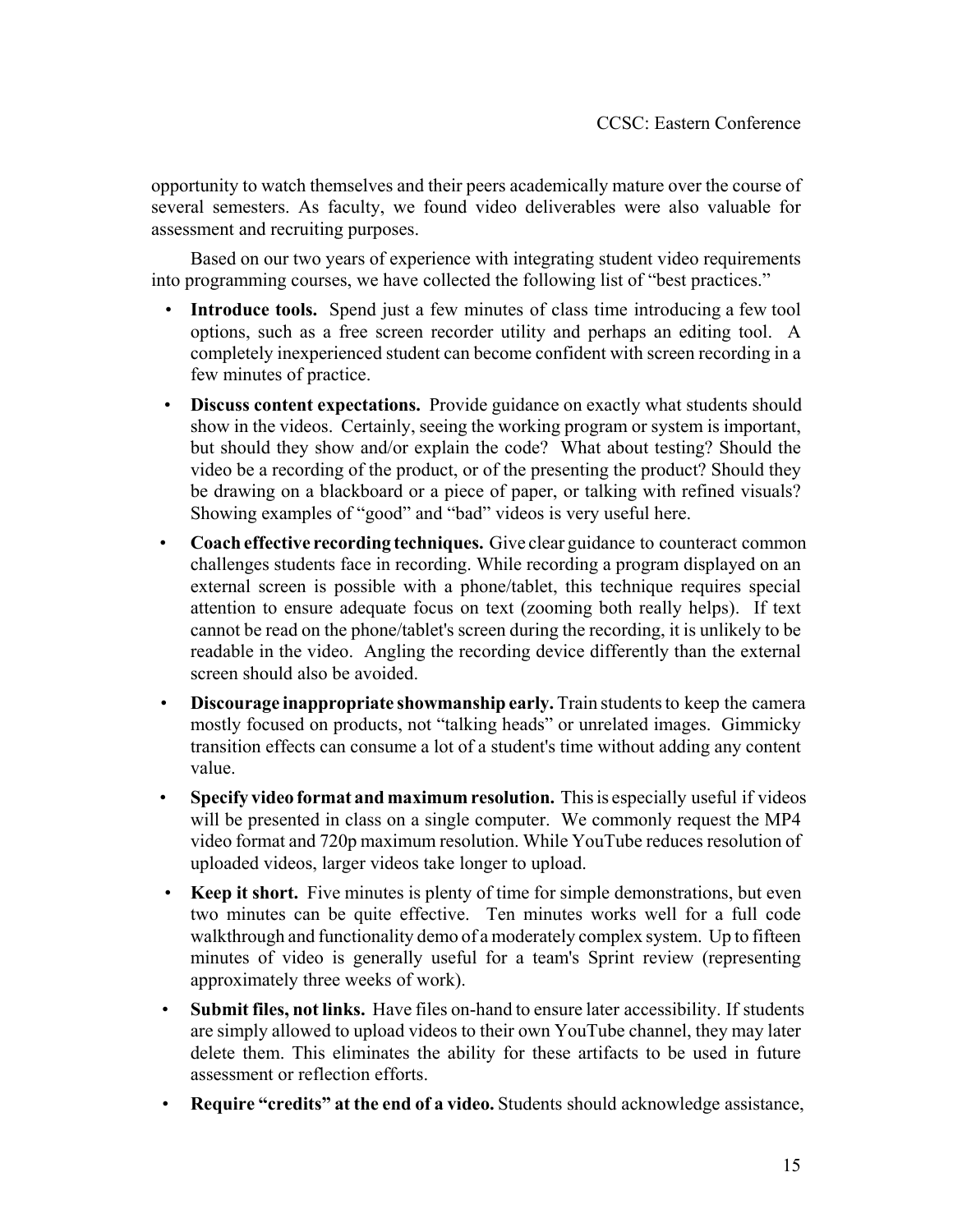not only with the project, but also with the video production. Credits should clarify permissions and/or fair use in an educational setting of any music/visuals that were not the student's own work.

In the future, we plan to explore how to integrate video deliverables into electronic portfolios. While electronic portfolios [3,7] are certainly not a new idea, the ready availability of modern video-making software and hardware opens new doors to their construction. YouTube is certainly a tempting platform to use. However, questions arise on how best to organize and maintain large collections of videos over several years using a free YouTube account.

While oral and written communication modes are traditionally exercised in college programs, communication through recorded video is arguably becoming just as important for education modules, concept and product demonstrations, and collaboration. We hope that some of the techniques referred to in this paper will assist other programs in better integrating video deliverables in their software development courses.

## **DISCLAIMER**

The opinions in this paper are those of the authors and do not necessarily reflect the opinions of the U.S. Military Academy, or the U.S. Army.

## **REFERENCES**

- [1] Alpay, E., Gulati, S., Student-led podcasting for engineering education, *European Journal of Engineering Education*, 35 (4), 415-427, 2010.
- [2] Armstrong, G. R., Tucker, J. M., Massad, V. J., Achieving Learning Goals with Student-Created Podcasts, *Decision Sciences Journal of Innovative Education*, 7 (1), 149-154, 2009.
- [3] Arter, J. A., Spandel, V., Using portfolios of student work in instruction and assessment, *Educational measurement: Issues and practice*, 11 (1), 36-44, 1992.
- [4] Brecht, H., Learning from online video lectures, Journal of Information *Technology Education: Innovations in Practice*, 11 (1), 227-250, 2012.
- [5] Crook, A., Mauchline, A., Maw, S., Lawson, C., Drinkwater, R., Lundqvist, K., et. al., The use of video technology for providing feedback to students: Can it enhance the feedback experience for staff and students?, *Computers & Education*, 58 (1), 386-396, 2012.
- [6] Dickson, P. E., Warshow, D. I., Goebel, A. C., Roache, C. C., Adrion, W. R., Student reactions to classroom lecture capture, *Proceedings of the 17<sup>th</sup> ACM annual conference on Innovation and technology in computer science education*, pp. 144-149, 2012.
- [7] Lankes, A. M. D., *Electronic portfolios: A new idea in assessment*, Syracuse,
- 16